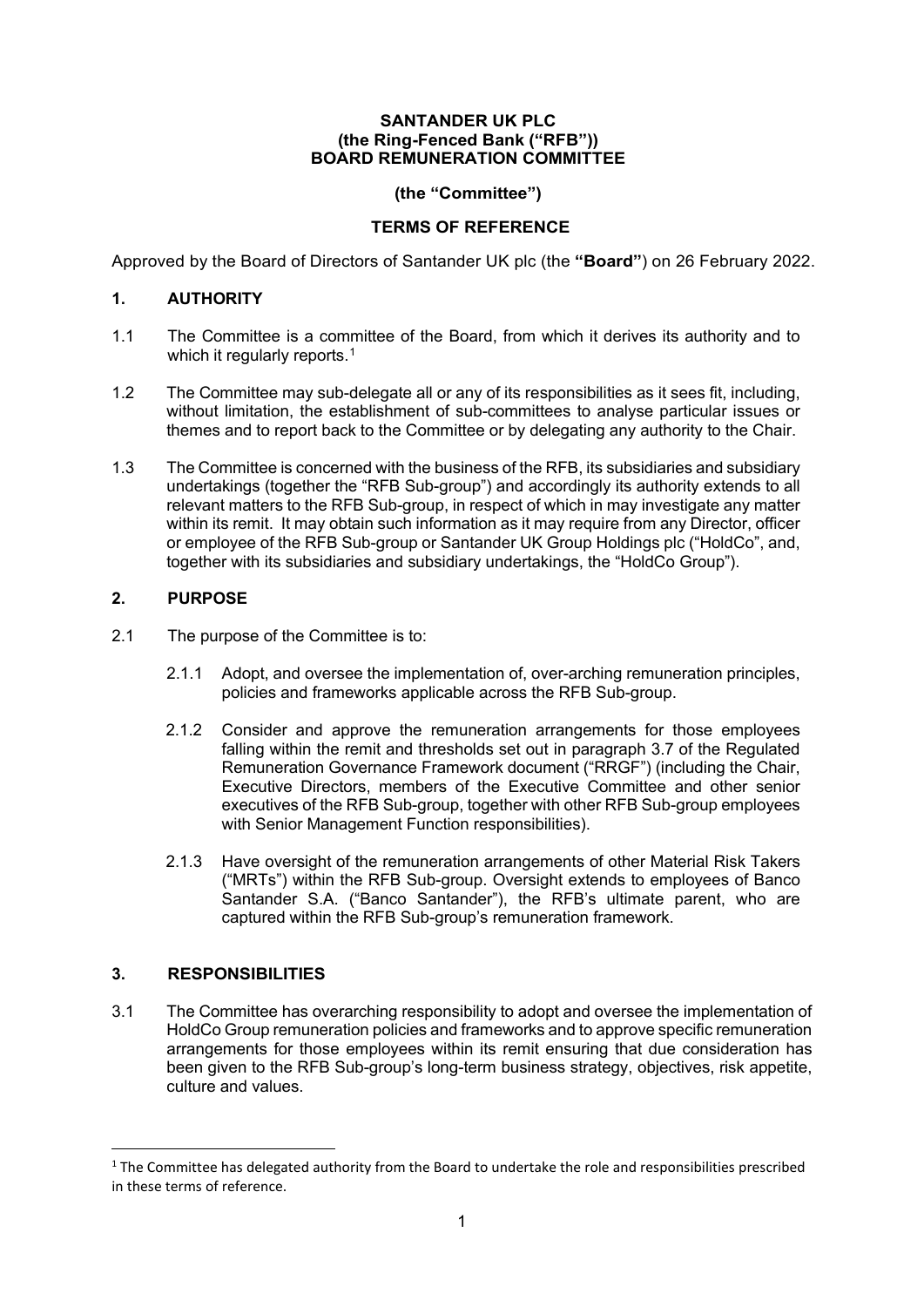- 3.2 In discharging its duties, and with reference to the Ring-fenced Bodies Part of the Prudential Regulation Authority ("PRA") Rule Book (the "Ring-Fencing Rules"), the Committee shall:
	- 3.2.1 have due regard of the interests of the RFB Sub-group and the wider Banco Santander group when making remuneration determinations for the RFB Subgroup.
	- 3.2.2 act in accordance with all relevant and applicable legislation, regulation and guidance, including those issued by the PRA and the Financial Conduct Authority ("FCA") generally and the Remuneration Part of the PRA Rulebook and the FCA Dual-regulated firms Remuneration Code and FCA Remuneration Code on Remuneration and Performance Management (SYSC 19D and SYSC 19F) as amended (together "the Remuneration Code") and any other legal or regulatory requirements placed on Banco Santander that have direct effect on the RFB Subgroup.
	- 3.2.3 give due consideration to law, regulations and any published guidelines regarding the remuneration of directors of listed and non-listed companies and formation and operation of share schemes to the extent appropriate to the RFB Sub-group's ownership structure including but not limited to the provisions of the UK Corporate Governance Code and associated Guidance on Board Effectiveness, the Wates Corporate Governance Principles for Large Private Companies, the Market Abuse Regulations and any other rules or guidance as the Committee considers appropriate.
	- 3.2.6 work with and seek advice from the Board Risk Committee, the Board Audit Committee and the Board Responsible Banking Committee, as appropriate.

### 3.3 Remuneration Policy

- 3.3.1 The Committee will:
	- (i) Adopt and oversee the implementation of the HoldCo Group Remuneration Policy and the RRGF or any other applicable remuneration policy or framework, with such amendments as reasonably required to reflect circumstances of the RFB Sub-group and ensure compliance with applicable law and regulations.
	- (ii) Obtain assurance from appropriate internal divisions (particularly Risk, Compliance and HR) that remuneration arrangements are consistent with and promote the sound and effective risk management of the RFB Sub-group. The Committee will receive assurance from the Chief Risk Officer and Chief Legal and Regulatory Officer in relation to risk appetite and profile for the RFB Sub-group (taking into account current and future risks). The Committee will in turn provide the same assurance to the HoldCo Remuneration Committee.
	- (iii) In order to ensure the interests of employees and other stakeholders are aligned, ensure measures are included in the remuneration approach to avoid potential conflicts of interest in the design of incentive arrangements.
	- (iv) Oversee and approve the identification framework and process for determining MRTs within the RFB Sub-group. Receive assurance from the RFB's Chief Risk Officer, Chief Legal and Regulatory Officer and Chief Human Resources Officer that the appropriate individuals within the RFB Sub-group have been identified as MRTs in accordance with the framework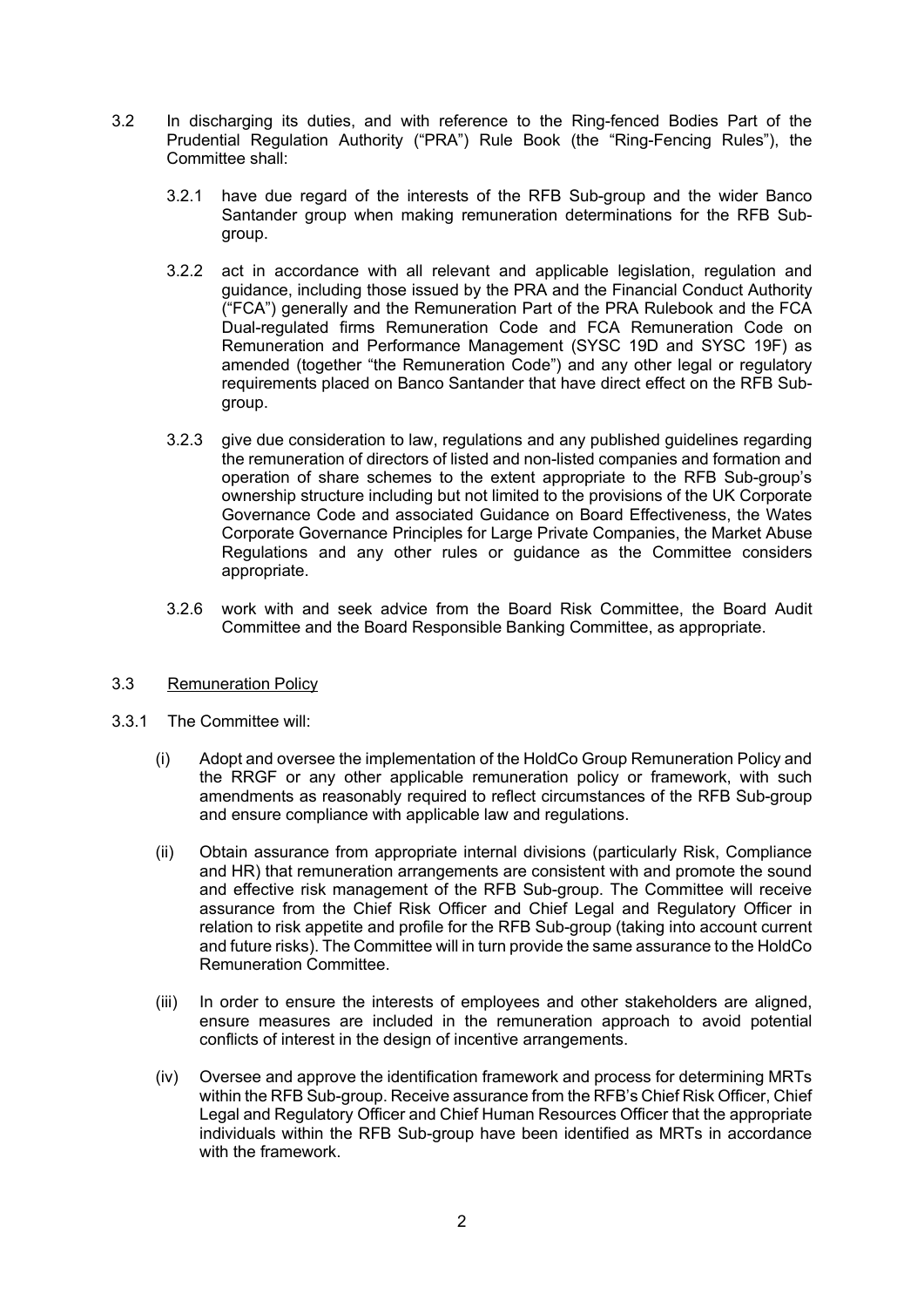- (v) Consider, approve and oversee the implementation of the policy and principles to be applied to any performance-related pay schemes operated by the RFB Subgroup, in which MRTs of the RFB Sub-group participate, including the suitability of metrics, together with other incentive schemes including customer facing reward schemes.
- (vi) In relation to Banco Santander group-wide incentive schemes, agree any required amendments to the schemes to ensure compliance with UK remuneration regulations and ring-fencing rules, including agreeing the principles and parameters by which they will be applied within the RFB Sub-group.
- (vii) Undertake an annual review of workforce remuneration, related policies and the alignment of incentives and rewards with culture (all of which should be taken into account when considering remuneration packages for employees falling within the Committee's remit).

### 3.4 Remuneration Adjustment

- 3.4.1 The Committee shall, with input from the Board Risk Committee and appropriate management committees, fora and functions, determine and approve:
	- (i) Ex-ante risk adjustment the appropriate level of collective and/or individual risk adjustment for any variable remuneration schemes, taking into account current and future risks; and
	- (ii) Ex-post risk adjustment the appropriate level of any performance adjustment made to in-year awards, unvested awards, deferred awards or paid awards to individuals, including through the application of malus and/or clawback provisions.
- 3.4.2 For RFB Sub-group employees performing roles across the RFB Sub-group and HoldCo Group, the HoldCo Remuneration Committee may review the variable pay awards proposed for these individuals and require ex-ante and/or ex-post risk adjustments (including adjustments to in-year awards and/or by way of malus and/or clawback) be made to such awards at its discretion. Any such adjustments will be at the absolute discretion of the HoldCo Remuneration Committee, taking into account relevant incidents and factors (including performance) related to HoldCo Group outside the RFB Sub-group (hereinafter referred to as the "Non-RFB Group"). The Committee will ratify and/or validate any discretion applied by the HoldCo Remuneration Committee in respect of remuneration decisions for RFB Sub-group employees undertaking duties within the Non-RFB Group.
- 3.4.4 The Committee will at least annually review the adequacy of the RFB Sub-group's remuneration risk adjustment practices and, when necessary, it will require management to report on the methodology and results of any remuneration policy testing, including how the policies react to external and internal events (including how criteria used for determining awards and the ex-ante adjustment applied have been back-tested based on actual remuneration outcomes).
- 3.4.5 The Committee will have regard to current and future capital requirements and assess the mechanisms and systems adopted across the RFB Sub-group to ensure that remuneration arrangements properly take into account all types of risk, liquidity and capital levels within the RFB Sub-group.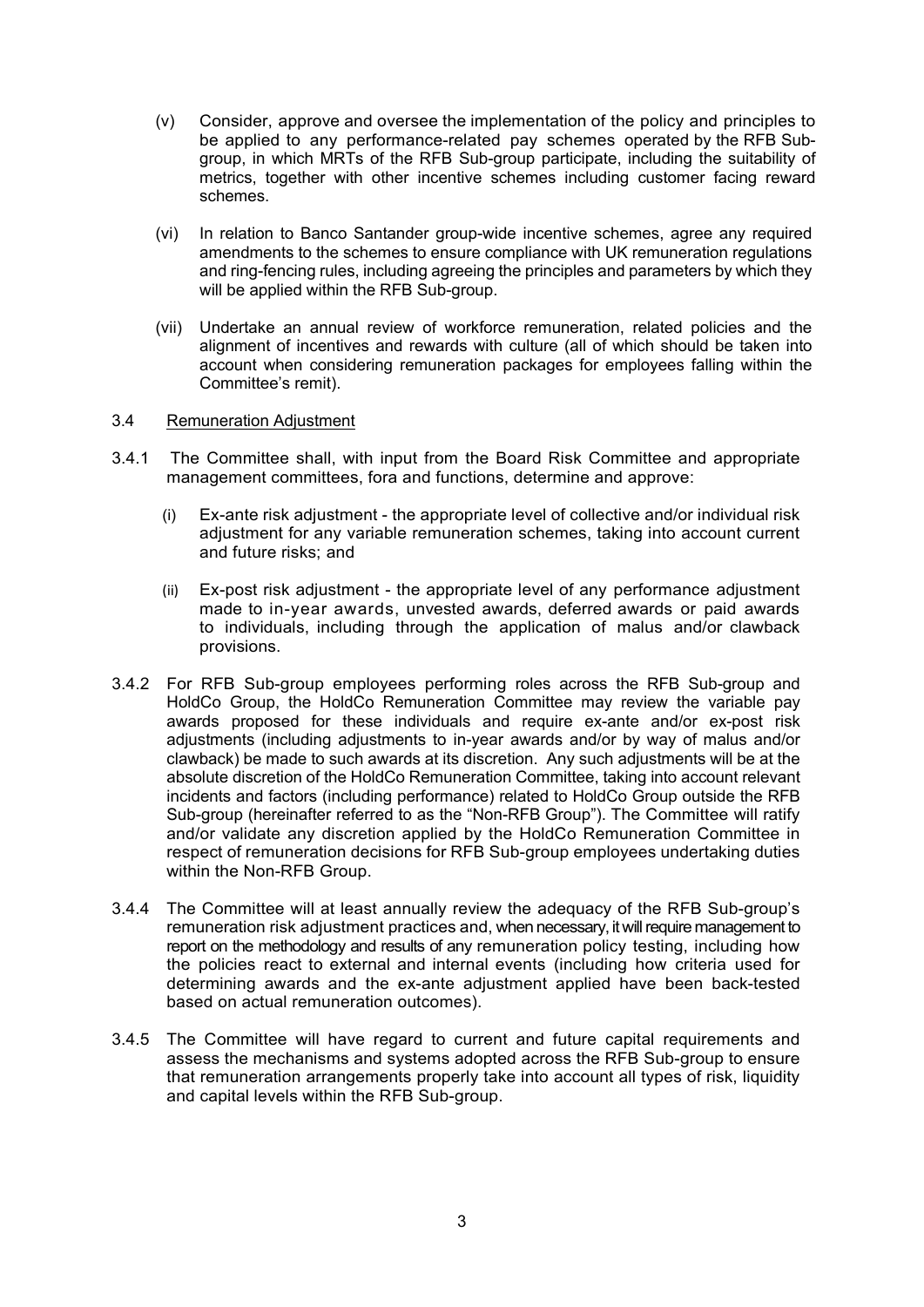#### 3.5 Specific Remuneration Arrangements

- 3.5.1 in consultation with the RFB Board Chair (and CEO, where appropriate and provided that no individual shall be directly involved in setting their own remuneration), consider and approve the specific remuneration packages for certain employees (including Executive Directors, members of the Executive Committee and other senior executives of the RFB Sub-group, together with any other RFB Sub-group employee with designated Senior Management Function responsibilities) falling within the remit and threshold set out in paragraph 3.7 of the RRGF.
- 3.5.2 The Committee's responsibilities include the following specific matters and remuneration arrangements, which apply together and in accordance with the various governance thresholds set out in the RRGF
	- (i) Determine:
		- the total individual remuneration package for the Chair of the Board (subject to endorsement by the HoldCo Remuneration Committee) (Non-executive Directors' fees are set by the Board); and
		- the base salary, variable remuneration, pension and other benefits, any buyouts of forfeited rights and/or termination payments for those employees falling within the Committee's remit and threshold set out in paragraph 3.7 of the RRGF (including Executive Directors, members of the Executive Committee and other senior executives of the RFB Sub-group, together with other RFB Sub-group employees with Senior Management Function responsibilities).
	- (ii) Consider recommendations from Banco Santander in relation to remuneration arrangements for employees who Banco Santander have seconded to the RFB Sub-group to assume positions which have a material impact on the RFB Subgroup's risk profile.
	- (iii) In relation to any individual performing roles across the RFB Sub-group and Non-RFB Group, approve specific remuneration arrangements (subject to the endorsement of the HoldCo Remuneration Committee).
	- (iv) Oversee the implementation of the remuneration policy for all other MRTs within the RFB Sub-group.
	- (v) Oversee and approve termination packages for employees within the RFB Subgroup, as set out in paragraph 3.7 of the RRGF, ensuring that any proposals relating to such payments ensure fairness, reflect performance achieved over time, avoid reward for failure and recognise the duty to mitigate loss.
	- (vi) In relation to control functions, oversee the approach to control function pay within the RFB Sub-group and will receive assurances that remuneration for senior employees in control functions within the RFB Sub-group is determined independently from other business areas.
	- (vii) Consider and take appropriate steps to manage and mitigate any actual or potential conflicts of interest arising, including those that arise when receiving views from executive directors or senior management, or consulting with the CEO about senior management proposals.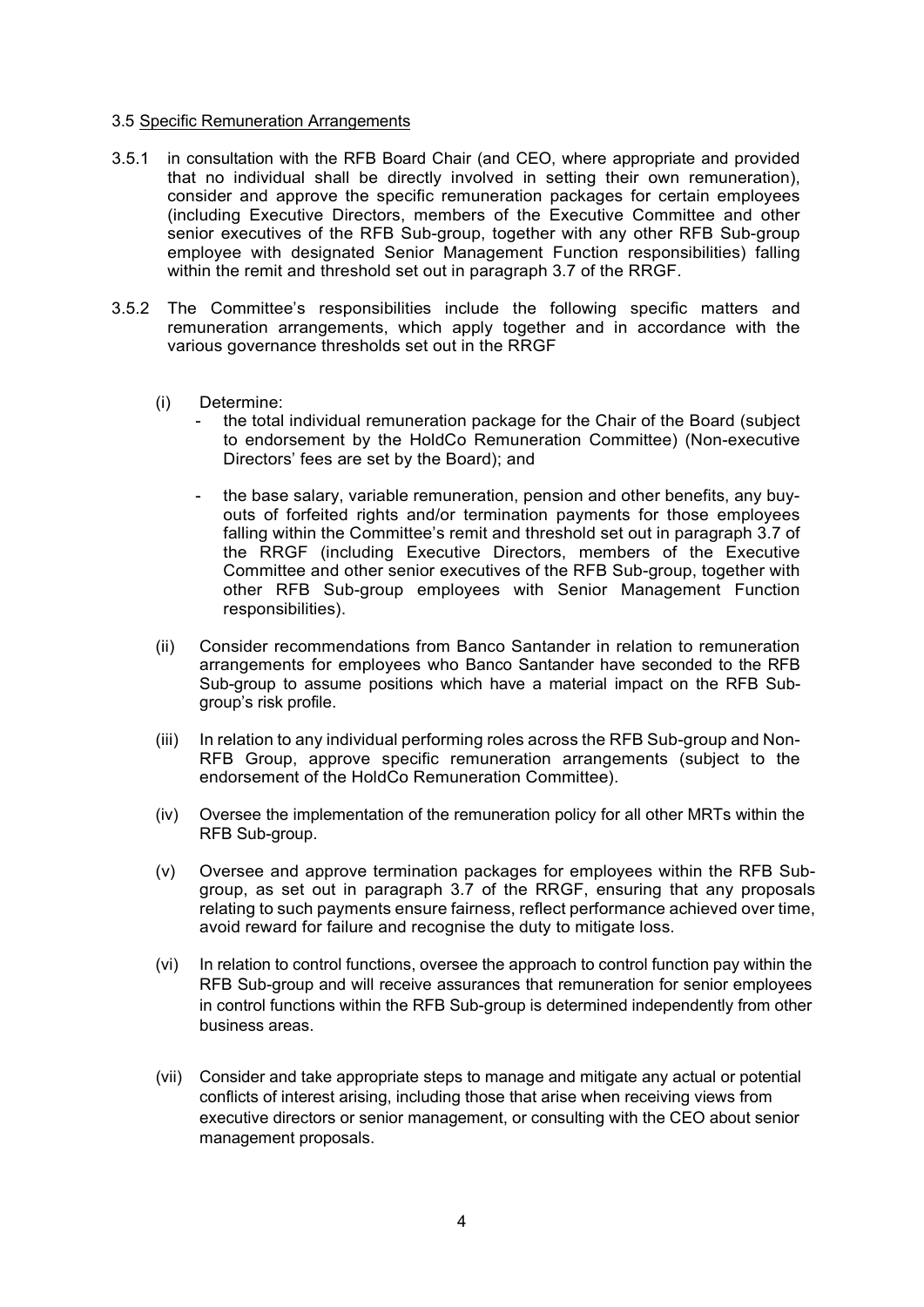#### 3.6 All-employees

- 3.6.1 The Committee will annually review the overall remuneration policy of the RFB Subgroup.
- 3.6.2 The Committee will review the HoldCo Group's pension policy in light of legislative and market changes, will make recommendations to the HoldCo Remuneration Committee in respect of any changes, and will adopt and oversee its implementation in relation to the RFB Sub-group.
- 3.6.3 The Committee will annually review the all-employee share schemes operated within the RFB Sub-group in light of legislative and market developments and the overall remuneration policy of the HoldCo Group as applicable to the RFB Sub-group.
- 3.6.4 The Committee will consider and oversee any existing and new incentive arrangements proposed to be operated in the UK for the benefit of employees of the RFB Sub-group.

#### 3.7 Directors' Expenses

3.7.1 The Committee will review and approve the process for authorising directors' expense claims for approval by the HoldCo Remuneration Committee, assessing its effectiveness on an annual basis.

#### 3.8 Monitoring & Assurance

- 3.8.1 The Committee will annually undertake a review of the general principles of remuneration frameworks and policies applicable to the RFB Sub-group (including the application of the RRGF), taking the following into consideration:
	- a) whether the RFB complies with remuneration-related UK legislation and regulation as appropriate including the Remuneration Code and relevant PRA Ring-Fencing Rules; and
	- b) whether the RFB complies with the UK Corporate Governance Code to the extent appropriate to its ownership structure.
- 3.8.2 The Committee will annually review the RFB's remuneration policies, practices and procedures to satisfy itself that these arrangements do, and will continue to:
	- (i) be aligned with and promote the business strategy, objectives, values and longterm success of the RFB and the RFB Sub-group.
	- (ii) be consistent with and promote sound and effective risk management, and appropriate culture and behavioural performance, and do not encourage risk-taking that exceeds the level of tolerated risk of the RFB or the RFB Sub-group.
	- (iii) Not encourage the RFB or RFB Sub-group to bear any risk that would undermine its ability to comply with any ring-fencing obligation.
	- (iv) ensure that performance targets are transparent, stretching and rigorously applied.
	- (v) ensure that levels of remuneration are sufficient to attract, retain and motivate executive Board members and other senior executives of the quality required to operate the RFB successfully.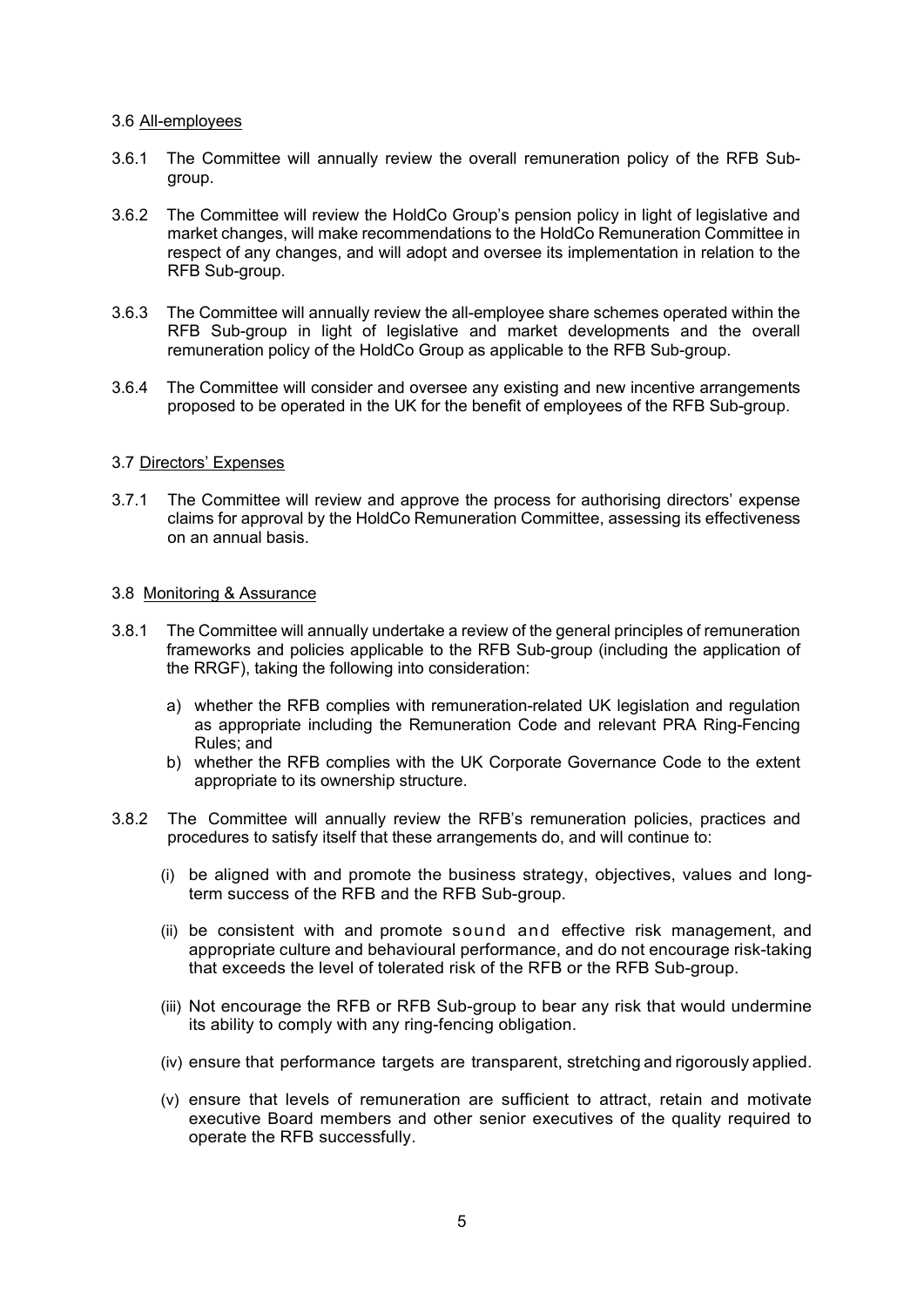- 3.8.3 Annually, the Committee will ensure that the remuneration policy, procedures and practices are subject to a central and independent review to assure that they (a) comply with all relevant remuneration-related regulations, and that (b) the procedures and activity of the Committee comply with the remuneration policy. The Committee will review any material issues arising from the review and ensure that any remedial actions are implemented on a timely basis.
- 3.8.4 The Committee will review the independence and effectiveness of the independent remuneration adviser on an annual basis.
- 3.8.5 The Committee will receive assurance that adequate information on remuneration policies and practices within the RFB Sub-group is provided to Banco Santander and/or HoldCo in a timely manner to ensure they meet their regulatory obligations.
- 3.8.6 The Committee will provide assurances to the HoldCo Group Remuneration Committee that remuneration practices are aligned with HoldCo Group remuneration framework principles.

### **4 MEMBERS**

- 4.1 The Committee shall be made up of at least three members, all of whom shall be Independent Non-Executive Directors<sup>[2](#page-5-0)</sup>. At least one member shall be an RFB Double Independent[3](#page-5-1) Non-Executive Director.
- 4.2 Members of the Committee shall be appointed by the Board (upon recommendation of the Board Nomination Committee) and in consultation with the Committee Chair. Members of the Committee will have collectively appropriate knowledge, expertise and professional experience concerning remuneration policies and practices, risk management and control activities relevant to the alignment of the RFB Sub-group's remuneration arrangements with its risk and capital profiles.

## **5 ATTENDEES**

5.1 Only members of the Committee have the right to attend Committee meetings. However, standing attendees will include the Board Chair, CEO, Chief HR Officer, Performance Reward Director and external advisers. The Committee Chair retains the discretion to invite any other individual to observe or present at Committee meetings (subject to any conflicts of interests).

### **6 CHAIR**

- 6.1 Upon recommendation of the Board Nomination Committee, the Board shall appoint the Committee Chair who shall be an Independent Non-Executive Director. Before appointment as Committee Chair, the appointee should have served on a remuneration committee for at least twelve months.
- 6.2 In the absence of the Committee Chair and/or an appointed deputy, the remaining members present shall elect one of themselves to chair the meeting.
- 6.3 The Committee Chair is authorised to make decisions on the Committee's behalf on matters which may need attention between Committee meetings provided that such

<span id="page-5-0"></span><sup>&</sup>lt;sup>2</sup> INED has the meaning set out at section D.2.(ii) (B) of the Santander UK Group Framework.

<span id="page-5-1"></span><sup>&</sup>lt;sup>3</sup> Double Independent Non-Executive Directors are those RFB INEDs that are a senior management function holder for the RFB and not also an employee or director of any other member of the RFB group other than an RFB affiliate.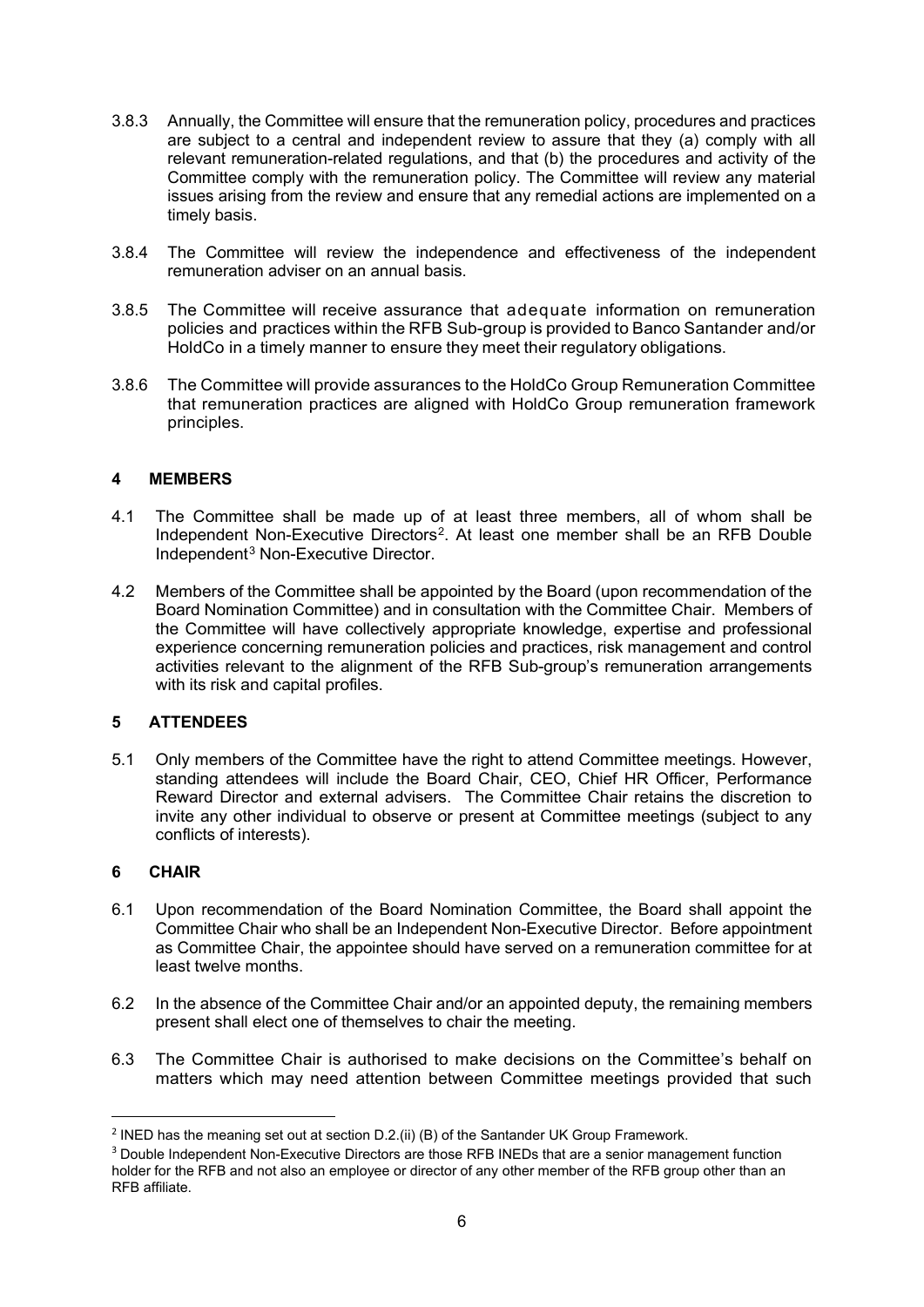decisions are notified to the Committee members and ratified at the next scheduled Committee meeting.

# **7 QUORUM**

7.1 The quorum necessary for the transaction of business shall be two members, one of whom must be a Double Independent Non-Executive Director. A duly convened meeting of the Committee at which a quorum is present shall be competent to exercise all or any of the authorities, powers and discretions vested in or exercisable by the Committee.

# **8 SECRETARY**

8.1 The Secretary of the Committee shall be a member of the Secretariat as agreed with the CommitteeChair.

# **9 MINUTES**

9.1 The Secretary of the Committee shall minute the proceedings, which shall be circulated promptly to all members of the Committee, once agreed by the Committee Chair (subject to any actual or potential conflicts of interest restricting such circulation).

## **10 NOTICE AND FREQUENCY OF MEETINGS**

- 10.1 The Committee shall meet at least four times a year at appropriate times as determined by the Committee Chair and otherwise as required. Meetings of the Committee and the HoldCo Committee may be held concurrently where it is considered appropriate to do so, but at least twice each year, the Committee shall consider separately from the HoldCo Remuneration Committee matters specific to the RFB alone.
- 10.2 Meetings of the Committee shall be convened by the Secretary of the Committee at the request of the Committee Chair or any of its members.
- 10.3 Unless otherwise agreed, notice of each meeting confirming the venue, time and date together with an agenda of items to be discussed, shall be forwarded to each member of the Committee and, as appropriate, any other person required to attend, not later than five business days before the date of the meeting. Supporting papers shall be sent to Committee members and to other attendees as appropriate, at the same time.

# **11 ADVICE**

11.1 The Committee is authorised to obtain any information it requires from any employee of the HoldCo Group in order to perform its duties and, at the RFB's expense, obtain outside legal or other professional advice on any matter within its Terms of Reference. The Committee will ensure the proper involvement of control and other functions (e.g. HR and Legal) within their respective areas of expertise. The Committee is also authorised to select, appoint and set the terms of appointment for any external advisers to the Committee.